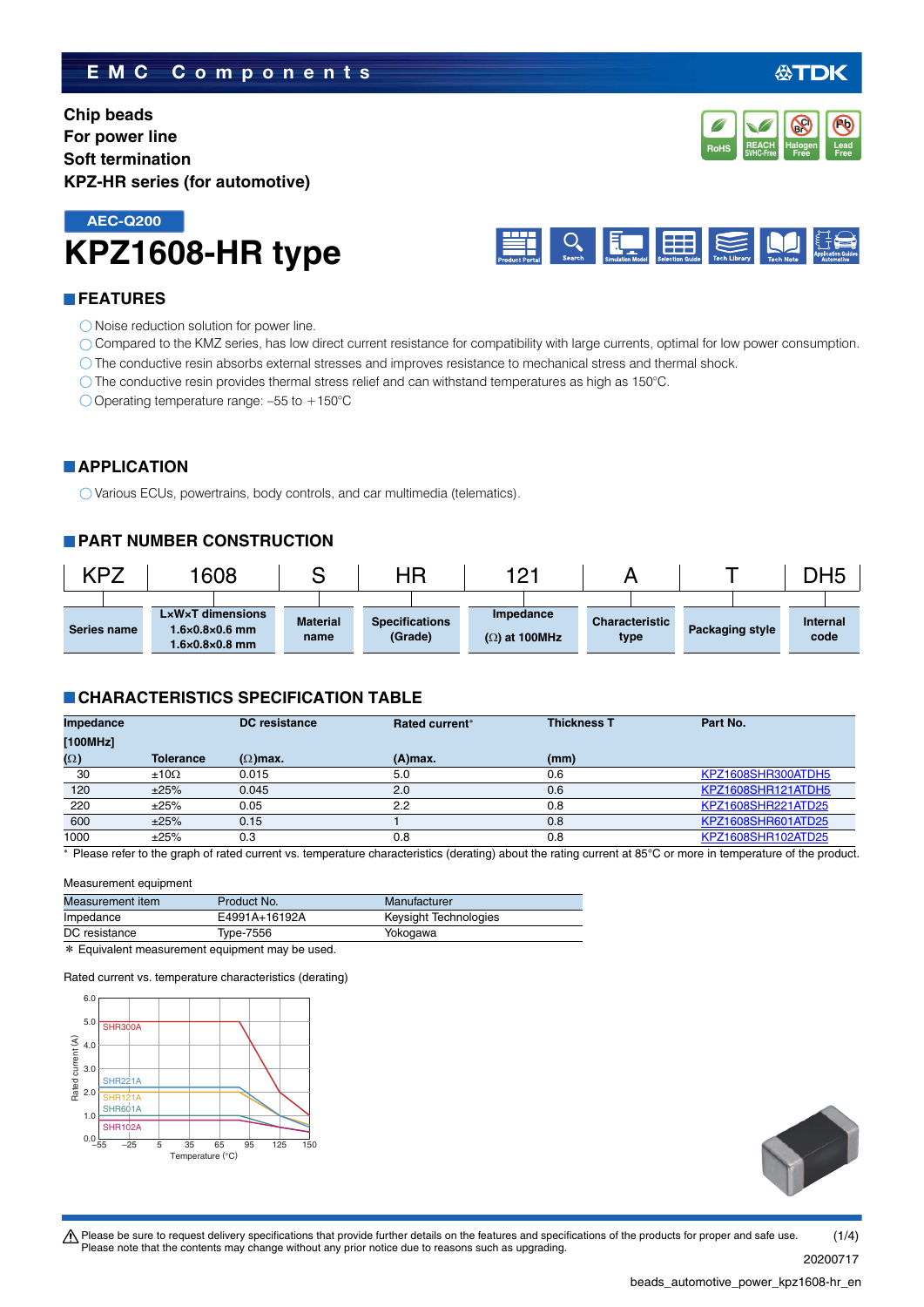# **KPZ1608-HR type**

### **Z VS. FREQUENCY CHARACTERISTICS (BY SERIES)**

### **KPZ1608-SHR series**



### **Z, X, R VS. FREQUENCY CHARACTERISTICS**



### **KPZ1608SHR300ATDH5 KPZ1608SHR121ATDH5 KPZ1608SHR221ATD25**





**公TDK** 





### **KPZ1608SHR601ATD25 KPZ1608SHR102ATD25**



Please be sure to request delivery specifications that provide further details on the features and specifications of the products for proper and safe use.<br>Please note that the contents may change without any prior notice d (2/4)

20200717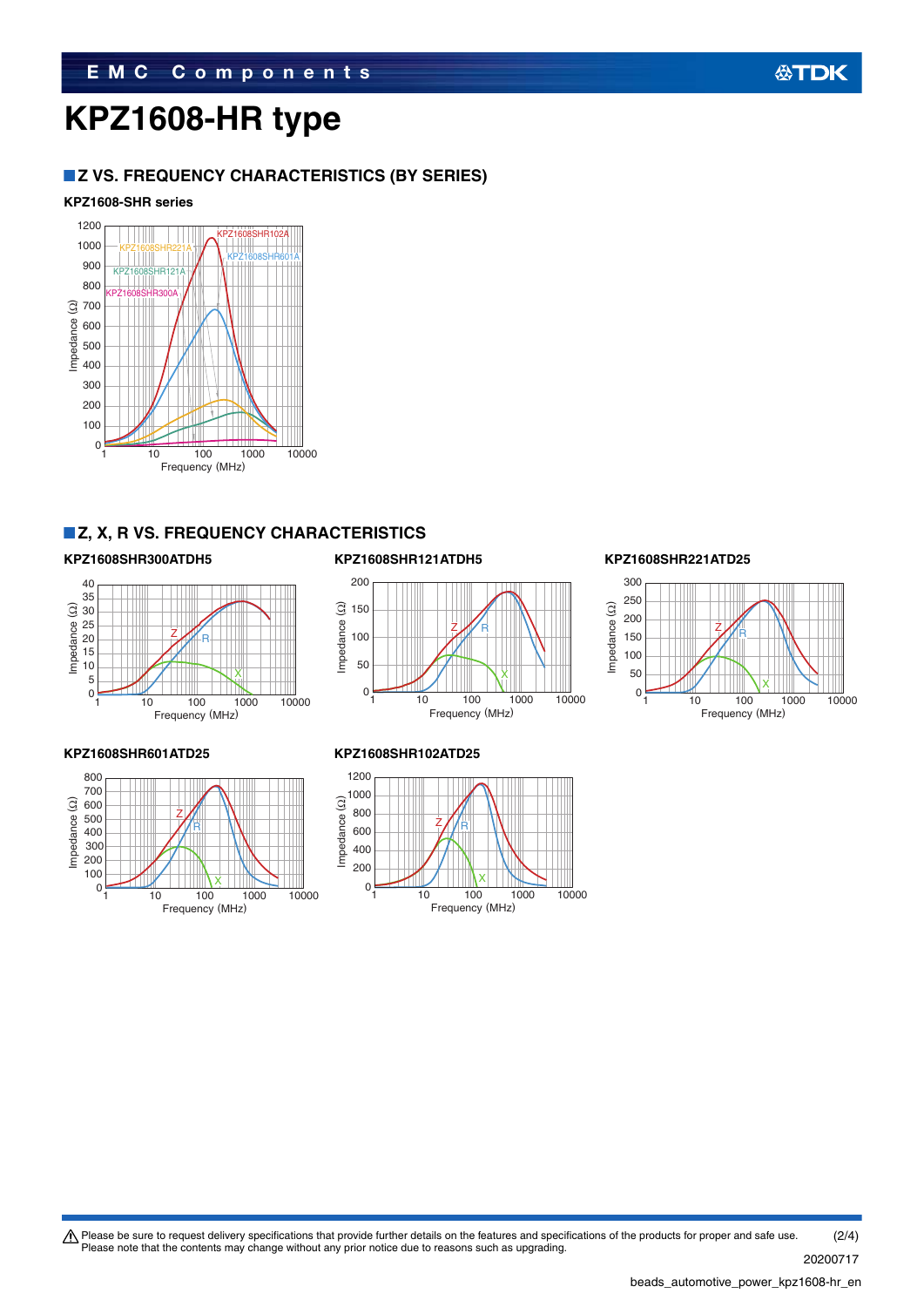# **KPZ1608-HR type**

### **SHAPE & DIMENSIONS**



**RECOMMENDED LAND PATTERN** 

 $0.6$  0.8  $\bigcup$  0.6

Dimensions in mm

0.8

### **PACKAGING STYLE**



Dimensions in mm

### **TAPE DIMENSIONS**



Dimensions in mm

| <b><pz1608-hr< b=""><br/>KPZ</pz1608-hr<></b> | $Q + Q$ | ۱ax. |
|-----------------------------------------------|---------|------|



Dimensions in mm

### **PACKAGE QUANTITY**

Package quantity **4,000 pcs/reel** 

### **TEMPERATURE RANGE, INDIVIDUAL WEIGHT**

| Type          | <b>Operating</b><br>temperature<br>range | <b>Storage</b><br>temperature<br>range* | <b>Individual</b><br>weight |
|---------------|------------------------------------------|-----------------------------------------|-----------------------------|
| t=0.6mm (DH5) | $-55$ to $+150$ °C                       | $-55$ to +150 °C                        | 3 mg                        |
| t=0.8mm (D25) | $-55$ to $+150$ °C                       | $-55$ to +150 °C                        | 4 mg                        |
| $\sim$        |                                          |                                         |                             |

The storage temperature range is for after the assembly.

### **RECOMMENDED REFLOW PROFILE**

Dimensions in mm



 $\bigwedge$  Please be sure to request delivery specifications that provide further details on the features and specifications of the products for proper and safe use. Please note that the contents may change without any prior notice due to reasons such as upgrading. (3/4)